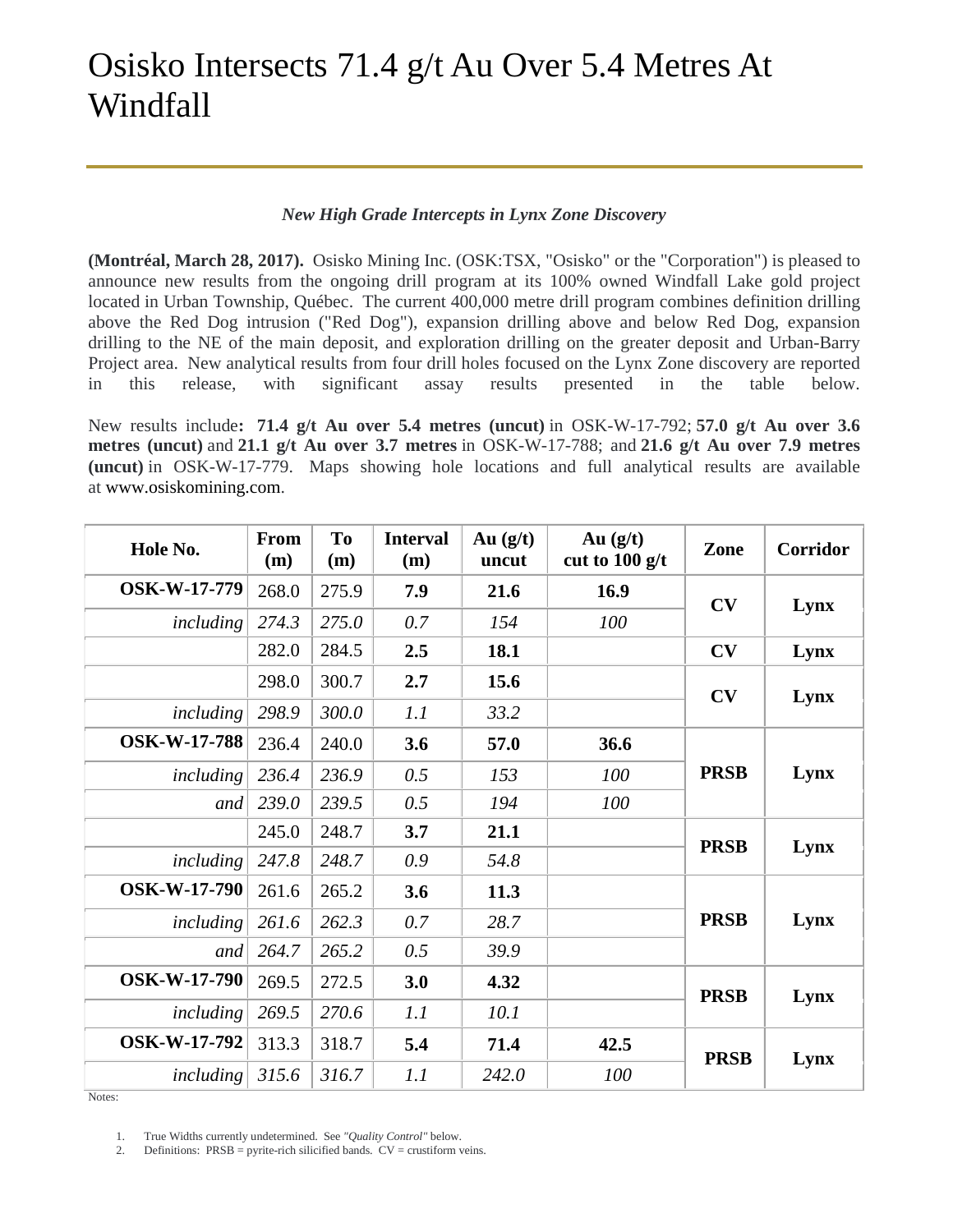| <b>Hole Number</b>  | <b>Azimuth</b><br>$(^\circ)$ | Dip<br>$\mathcal{L}^{\circ}$ | Length<br>$\mathbf{m}$ | <b>UTME</b> | <b>UTMN</b> | <b>Section</b> |
|---------------------|------------------------------|------------------------------|------------------------|-------------|-------------|----------------|
| <b>OSK-W-17-779</b> | 331                          | $-65$                        | 796.5                  | 453301      | 5434978     | 3450           |
| <b>OSK-W-17-788</b> | 331                          | $-65$                        | 376.5                  | 453329      | 5434932     | 3450           |
| <b>OSK-W-17-790</b> | 332                          | -64                          | 451.5                  | 453456      | 5434998     | 3600           |
| <b>OSK-W-17-792</b> | 335                          | $-63$                        | 439.5                  | 453446      | 5434960     | 3575           |

The Lynx Zone is a recently discovered corridor of gold mineralization located to the East of the main Windfall deposit mineralized zones. To date it has been intersected at shallow depths (60 metres) and up to 330 metres below surface, over a strike length of over 300 metres and remains open laterally and at depth. The Lynx Zone was discovered as a result of the step-out drilling program which was designed to test an east-northeast magnetic low corridor containing altered porphyry dykes similar to those previously defined in the main deposit area. Mineralization consists of a series of crustiform veins and heavily silicified, pyrite-rich alteration bands hosted in strongly silicified and sericitized rhyolite and porphyry dikes. The veins and silicified bands are intersected at various angles, including low core angles, suggesting they may represent a vein network. Additional drilling will be conducted to the southeast to further evaluate the abundance and true thickness of the veins and silicified bands. True thicknesses of reported intersections are presently presently unknown.

**OSK-W-17-779** tested the Lynx corridor and intersected **16.9 g/t Au over 7.9 metres (21.7 g/t Au over 7.9 metres uncut)** followed by **18.1 g/t over 2.5 metres** and **15.6 g/t Au over 2.7 metres** in crustiform veins containing 1-5% pyrite and local visible gold. The veins are hosted in silicified and sericitized rhyolite. Veining was generally intersected at 20 to 40 degrees to the axis of the core and the true width of the vein system is undetermined at this time.

**OSK-W-17-788** returned **36.6 g/t Au over 3.6 metres (57.0 g/t Au over 3.6 metres uncut**) followed by **21.1 g/t Au over 3.7 metres** in a series of sub-parallel highly silicified pyrite-rich alteration bands with local visible gold hosted in a sericitized and silicified rhyolite containing 1-5% pyrite stringers and disseminations.

**OSK-W-17-790** intersected **11.3 g/t Au over 3.6 metres** in a series of highly silicified pyrite-rich alteration bands hosted in a sericitized and silicified porphyry dyke containing 3-5% pyrite stringers and disseminations.

**OSK-W-17-792** averaged **42.5 g/t Au over 5.4 metres (71.4 g/t Au over 5.4 metres uncut)** in a series of silicified pyrite-rich alteration bands containing 5-20% pyrite and local visible gold hosted in a sericitized and silicified rhyolite. This interval is located 40 metres above and 20 metres to the east of 11.3 g/t Au over 3.6 metres in OSK-W-17-790 described above.

**Qualified Person** *The scientific and technical content of this news release has been reviewed, prepared and approved by Mr. Jean-Philippe Desrochers, Ph.D., P.Geo. Senior Project Manager of the Windfall Lake gold project, who is a "qualified person" as defined by National Instrument 43-101 - Standards of Disclosure for Mineral Projects ("NI 43-101").*

**Quality Control and Reporting Protocols** *True width determinations in the Lynx Zone have yet to be determined. Assay are uncut except where indicated, and calculated intervals are reported over a minimum length of 2 metres using a lower cutoff of 3 g/t Au. All NQ core assays reported were obtained by either 1 kilogram whole rock metallic screen/fire assay or standard 50 gram fire-assaying with AA or gravimetric finish at ALS Laboratories in Val d'Or, Québec or Sudbury, Ontario. The 1 kilogram metallic screen assay method is selected by the geologist when samples contain coarse gold or present a higher percentage of pyrite than surrounding intervals. All samples are also analyzed for multi-elements, including silver, using an Aqua Regia-ICP-AES method at ALS laboratories. Drill program design, Quality Assurance/Quality Control and interpretation of results is performed by qualified persons employing a Quality Assurance/Quality Control program consistent with NI 43-101 and industry best practices. Standards and blanks are included with every 20 samples for Quality Assurance/Quality Control purposes by the Corporation as well as the lab. Approximately 5% of sample pulps are sent to secondary laboratories for check assays.*

**About the Windfall Lake Gold Deposit** *The Windfall Lake gold deposit is located between Val-d'Or and Chibougamau in the Abitibi region of Québec, Canada. The current mineral resource comprises 2,762,000 tonnes at 8.42 g/t Au (748,000 ounces) in the indicated category and 3,512,000 tonnes at 7.62 g/t Au (860,000 ounces) in the inferred category (sourced from a technical report dated June 10, 2015 entitled "Preliminary Economic Assessment of the Windfall Lake Gold Property, Québec, Canada" with an effective date of April 28, 2015, prepared in accordance with NI 43-101). The Windfall Lake gold deposit is currently one of the highest grade resource-stage gold projects in Canada. The bulk of the mineralization occurs in the Main Zone, a southwest/northeast trending zone of stacked mineralized lenses, measuring approximately 600*